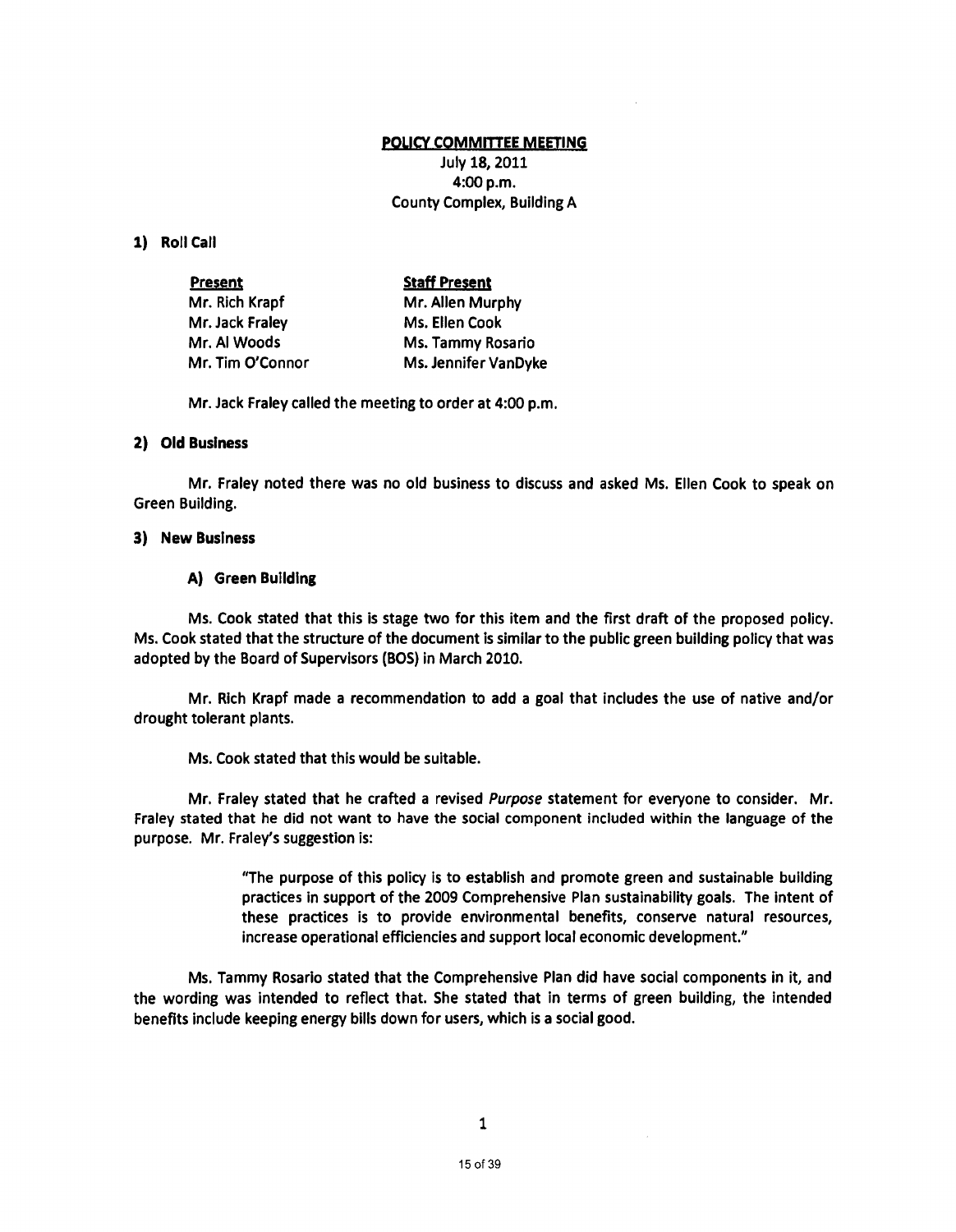Mr. AI Woods stated that he thought that Mr. Fraley's suggestion was suitable. He stated that the two texts suggest the same thing. He stated that Mr. Fraley's version offers fewer details; it is broader in context.

Ms. Cook asked if it would be acceptable to reference the public Sustainable Building Policy within Mr. Fraley's newly suggested Purpose language.

Mr. Fraley stated that that would be suitable.

Mr. Fraley stated that on page 4, number #4B it states: "For both new construction and renovation/expansion (commercial, industrial, and institutional and apartments) a single structure of less than 10,000 square feet of gross floor area." Mr. Fraley asked if these structures were to be exempt from the construction standards brought forth in this policy.

Ms. Cook stated that this language could be clarified. She stated that those structures would be commercial. She stated that this language is to be applied to commercial and industrial structures. She stated that the chart on the following page also includes commercial and industrial, though under the subheading of "Non-Residential/ Multifamily and Apartment''.

Mr. Woods suggested adding a footnote to indicate that non-residential includes these other things.

Mr. Fraley suggested adding a third column.

Ms. Cook stated that these items were grouped this way to be in sync with case review requirements. She stated that single family residential units would not require a site plan.

Mr. Fraley asked for more information on "the Green Building Fund Deposit''.

Ms. Cook stated that this involves essentially a bonding procedure. She stated that in stage one there was a discussion regarding a process to ensure that developers get the certification that they committed to doing.

Mr. Fraley stated that he fears hearing criticism regarding more paperwork and more money. Mr. Fraley asked if this would become a new requirement.

Ms. Cook stated that it would.

Mr. Fraley stated that at the previous meeting there had been a discussion regarding requirements versus providing incentives.

Mr. Krapf stated that it would be prudent to talk with other localities that are establishing the same green building goals. He stated that it would be good to know if they have had developers default on green building projects after the application process.

Ms. Cook stated that her inquiries have led her to believe that the rate of default is pretty low. She stated that she spoke with planners in Arlington, Virginia. She stated that they have this fund themselves to safeguard from default, though it has rarely occurred that someone had to forfeit money.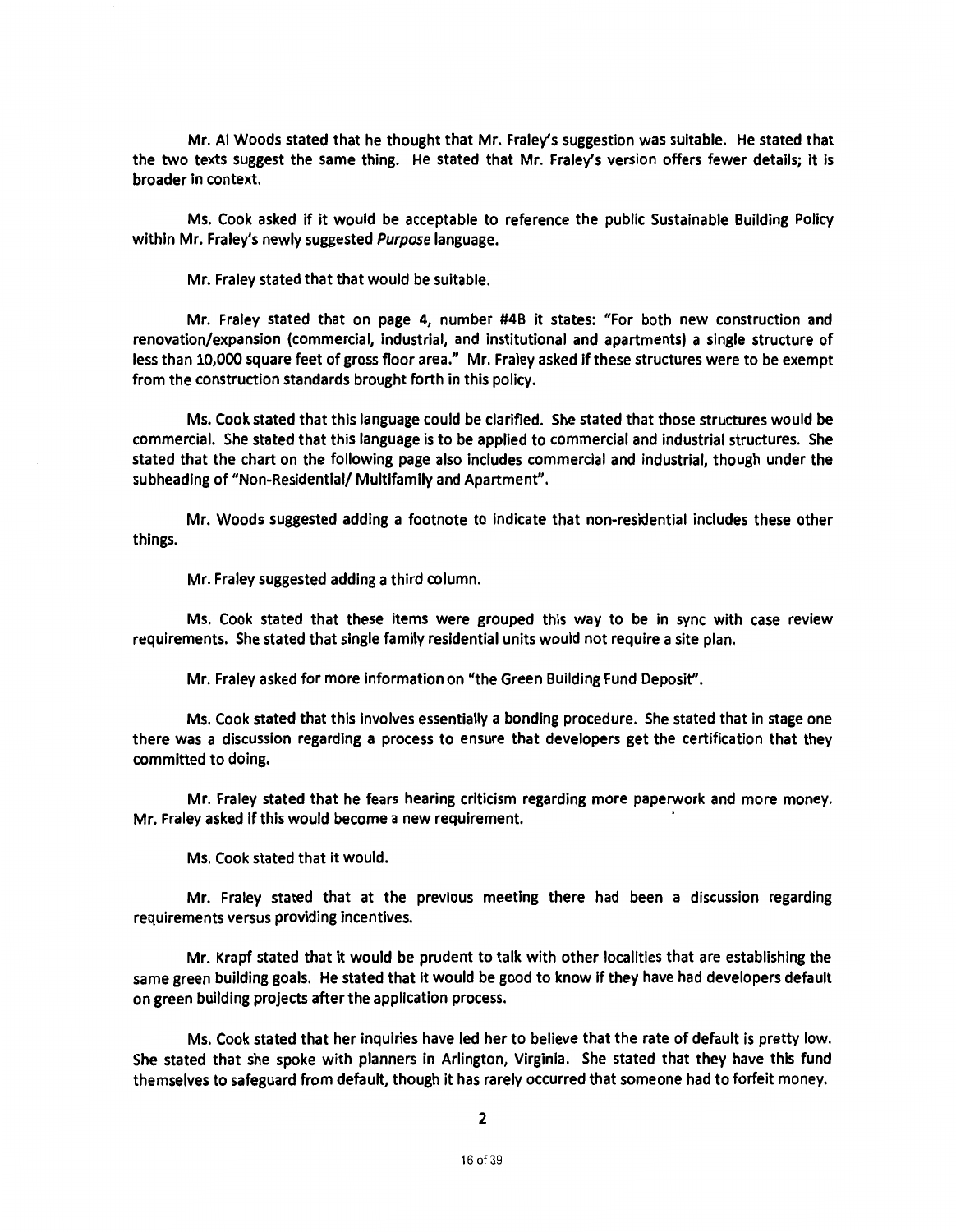Mr. Krapf asked if there is latitude for a promissory note. He stated that he does want to encourage green building as much as possible but he does not want to put in place additional hurdles.

Mr. Tim O'Connor stated that there are currently letters of credit that are in place. He asked if it would become the County's responsibility to correct the construction standards of the structure if it did not meet these specifications.

Ms. Cook stated that the money would go to other green building projects like education or training, not correcting construction standards.

Mr. Fraley stated that in his own research he has found few jurisdictions that apply a policy like this to private development. He stated that many jurisdictions have this policy applied to public projects. He stated he is fearful of making it more challenging for the business community, unless this was more widely used.

Ms. Cook asked if Mr. Fraley was speaking specifically to the bonding proposal or the policy in general.

Mr. Fraley stated both.

Mr. Allen Murphy stated that it would be a proffered situation, not a requirement within the ordinance.

Mr. Fraley stated that it would still be a requirement for those projects going through the legislative process. He asked if It would be required that applicants make proffers as a result of this policy.

Ms. Cook stated that it would be very similar to the Archeology-policy.

Mr. Fraley stated that it would be a standard condition for a Special Use Permit (SUP) or a proffer for a rezoning.

Ms. Cook stated that the BOS would have the discretion to not apply It to a particular case.

Ms. Rosario stated that the property owner could elect to move forward without including it, with the hope that the BOS would not expect it for a particular case.

Mr. Fraley stated that this would put the BOS in a difficult position.

Ms. Rosario asked what some of the discussions were at the Round Table regarding this matter.

Ms. Cook stated that the commercial component does represent the recommendation that came from the Round Table Report. She stated more specifically, structures less than 10,000 square feet would be exempt from this requirement. She stated that it would not apply to anything less than that. She stated that the recommendation was to apply this to rezoning and SUP cases.

Mr. Fraley stated that there would then be a push to put this in by-right at some point.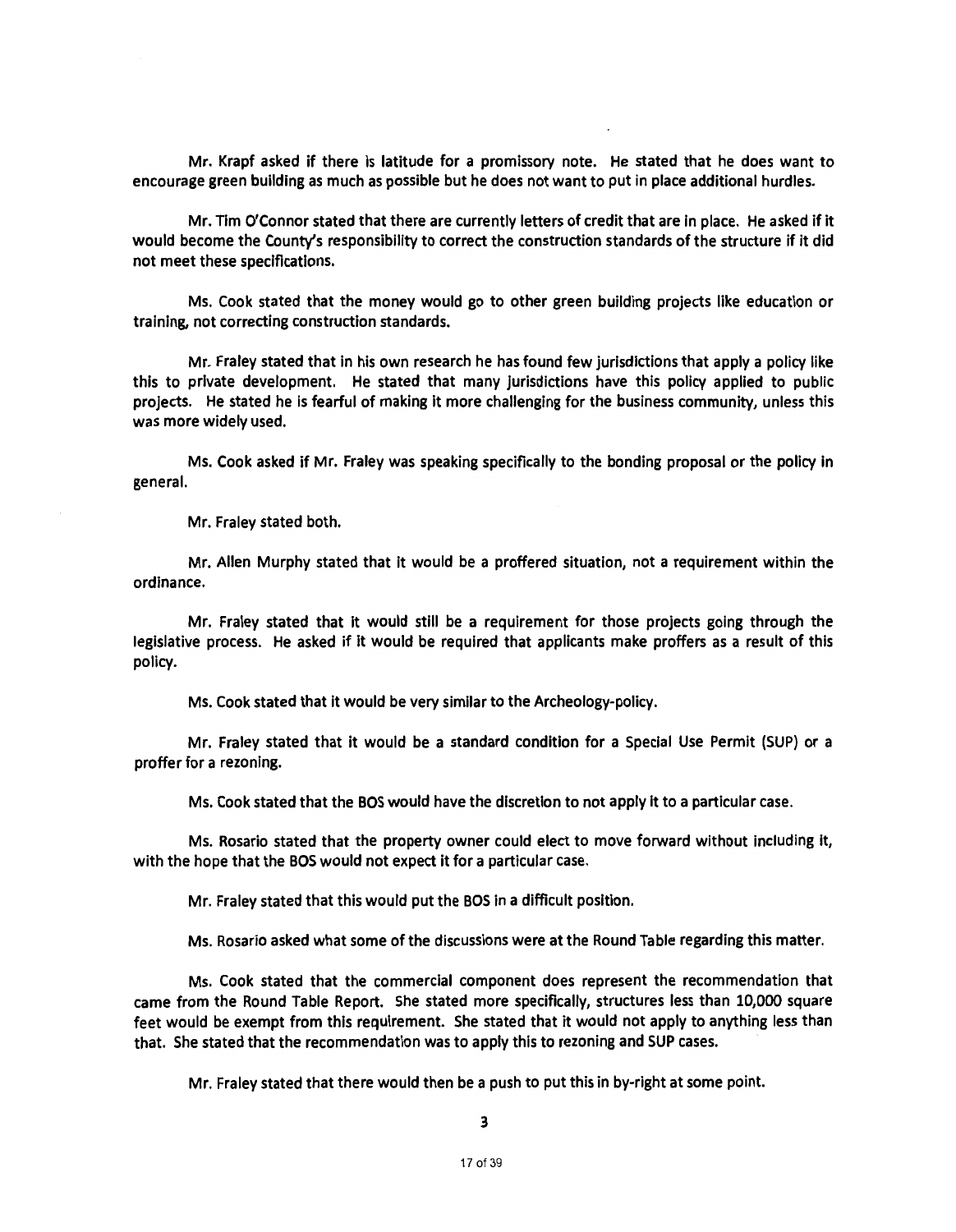Ms. Rosario stated that she was not a part of the Round Table, but she thought there was a discussion regarding the potential burden this would place on business. She stated she had heard in other venues that meeting these certifications could make the property more marketable.

Mr. Woods stated that Mr. Rich Costello of AES had previously offered input on this matter. Mr. Woods stated that Mr. Costello had advised that taking these extra measures did not amount to a great amount of additional effort and the property does become more commercially viable.

Mr. Fraley stated that obtaining LEED certification has become more obtrusive and bureaucratic.

Mr. Woods stated that his understanding of the policy was If you wanted to take advantage of a particular incentive then there is a method in which to guarantee that you will build your structure to the specified standards.

Ms. Cook stated that this policy would be applied to all legislative cases. She stated that staff intends to lncentivize the use of obtaining certification for those developments that would not have otherwise fallen under this policy. She stated that in the cluster overlay district draft one of the items you can get a density bonus by exceeding green building standards beyond the basic certified level. She stated that there are other districts coming up that would have similar incentives.

Ms. Rosario stated that the basic expectation is certification for both commercial and residential legislative cases. She stated that that which is incentivlzed through the residential cluster district is something above the certified level; this may be replicated in other districts.

Mr. Krapf stated that it is not only LEED, it Is Earth Craft or the equivalent that is required. He stated that he does not have a problem with the policy. He stated that he is hesitant to initiate the green building fund deposit. He stated that there was wide buy-In from the building and development community that participated in the Round Table.

Mr. Fraley stated that finding a method to ensure that the work was done properly would be a challenge. He stated that lncentlvizlng versus requiring would be preferred. He stated that when he spoke with Mr. Costello of AES, he had a mixed opinion on the proposed policies. He stated that he does not see other localities taking these measures.

Ms. Cook stated that staff did utilize a Planners Advisory Service to poll other localities and found others that have similar policies in place.

Mr. Krapf stated that there should be an effort to take a more aggressive stance in adopting sustainable practices.

Mr. Fraley stated that even if this is a recommendation it will be treated like a requirement. He stated that the business community has already begun taking these measures on their own, for example, the Food Lion presently under construction.

Mr. O'Connor stated that at one dollar per square foot, it is not a big penalty.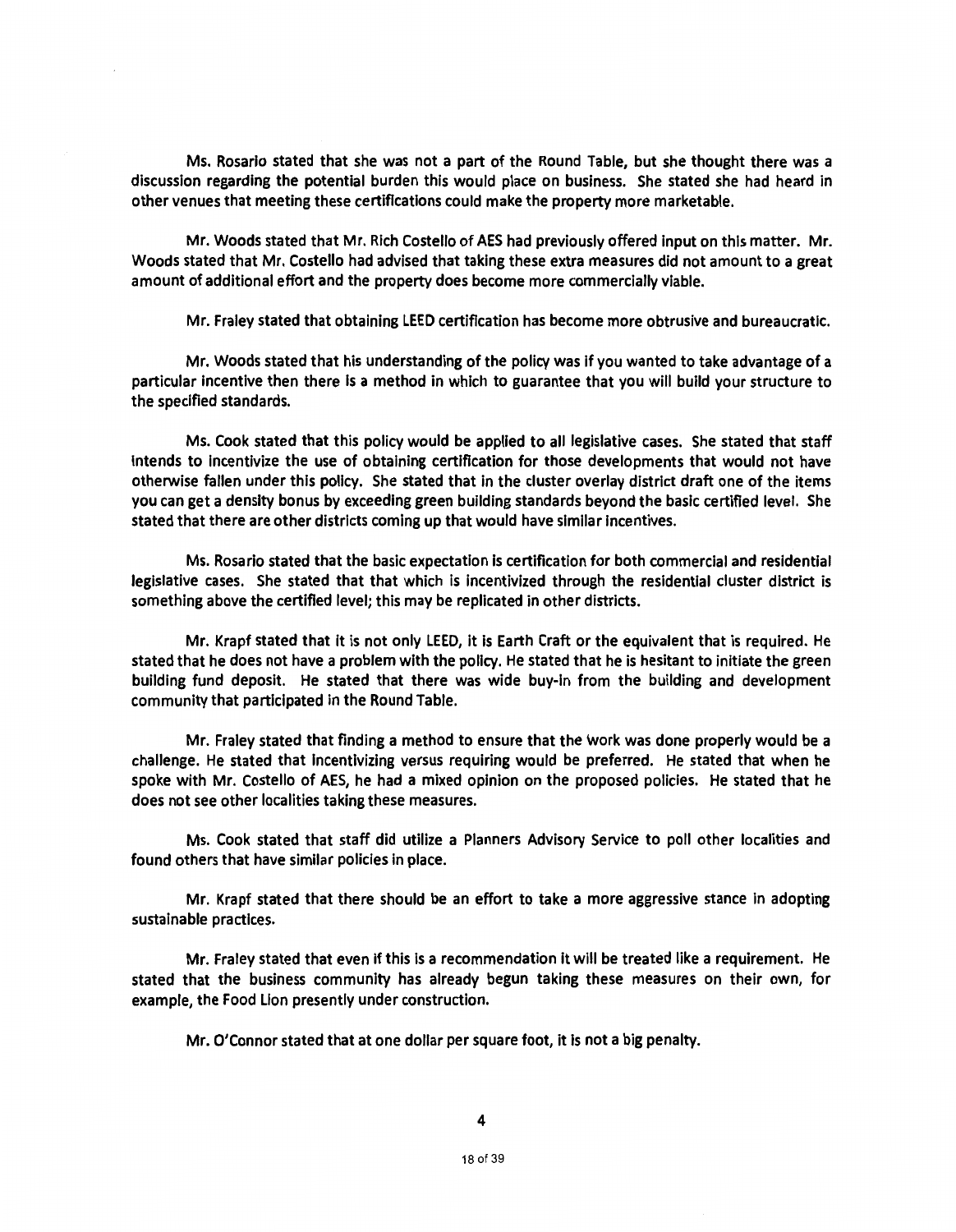Mr. Murphy stated that the proposed penalty is low to ensure that the development community does not take this as harsh enforcement. He stated that the intent is to avoid the practical difficulty of other kinds of enforcement.

Mr. Fraley asked if staff is fully behind this recommendation.

Mr. Murphy stated yes.

Mr. Woods asked if this has been seen by the BOS.

Ms. Rosario stated that Stage One went through the BOS. She stated that some Board members had discussed Incentives, while other Board members had spoken of requirements.

Mr. Fraley asked how much the SUP fee comes to.

Mr. Murphy stated that it typically is several thousand dollars.

Mr. Fraley stated that staff tracks SUP conditions; this could be tracked in a similar way.

Ms. Cook stated that the bonding process would serve the purpose of tracking.

Mr. Fraley stated that he does not want the proposed bonding method. He stated that he preferred using a letter of credit.

Mr. O'Connor stated that there would have to be one letter of credit per project.

Ms. Cook stated that the County would permit use of a letter of credit, a bond or any of the financial instruments that the Engineering and Resource Protection Division accepts.

Mr. Woods stated that as a practice this would be just one other Item that the applicant would have to submit.

Mr. Fraley stated that he would like to hear what the Economic Development Authority (EDA) would have to say about this proposal.

Mr. Krapf stated that he does not mind hearing further opinions from those entities that can speak to the pros and cons of the proposal but that this input should not be the only factor.

Mr. O'Connor stated that you want to have people comply with the certification. He stated that there are those that will voluntarily comply. He stated that at one dollar per square foot the penalty may not be effective.

Mr. Fraley suggested that there should be a Jist describing exactly what the County wants to see with proposed plans.

Ms. Cook stated that during Stage 1 staff had text In the memo discussing this option. She stated that staff had not recommended this path, as staff would not have the technical expertise to verify that the green building standards were being followed.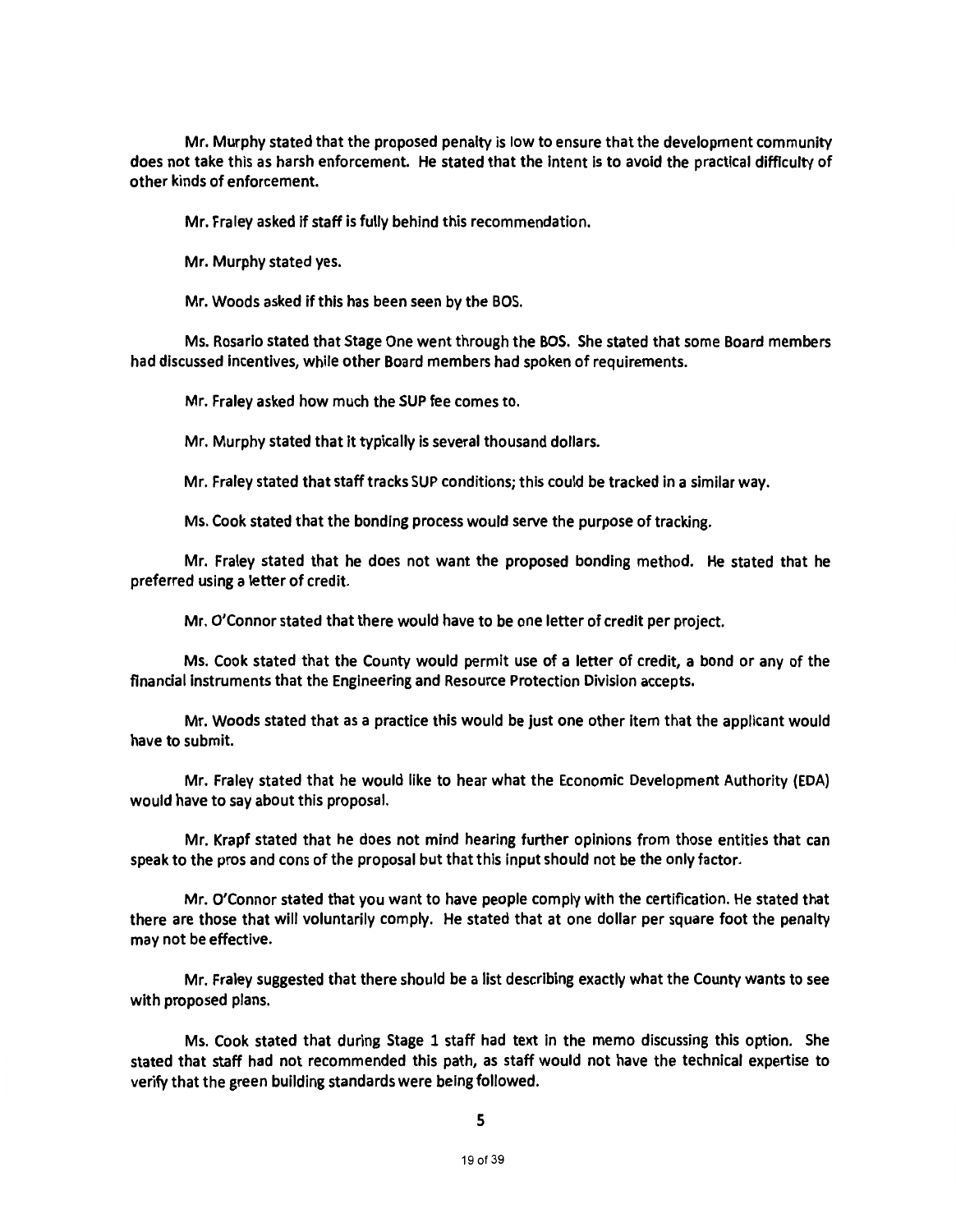Mr. Fraley stated that this item was not identified as a priority so there is time to further discuss it.

Mr. Krapf stated that he is fine with having the EDA provide input. He stated that he would like to see more incentives to further encourage green building practices.

Mr. Woods stated that he agrees with Mr. Krapf. He stated that he Is sensitive to the punitive aspect of the proposal. He stated that he would prefer Incentives over requirements.

Mr. O'Connor stated that if there are only incentives they may not achieve the preferred outcome.

Mr. Fraley opened the discussion to the public.

Mr James Peters of AES stated the development community wants additional clarity. He stated when ordinances or policies are clearly spelled out, the community can better adapt.

Mr. Woods suggested adding a definition for Energy Star, since it is mentioned in the document.

#### B) Residential Cluster Overlay Districts Zoning Ordinance update

Ms. Cook reviewed some of the changes made to the draft ordinance.

Mr. Krapf asked a question regarding Section 24-548 on density. He asked what the reasoning was in making the calculated total developable acreage 125% for those parcels that have more than 25% of non-developable land.

Ms. Cook explained how the calculation in the ordinance was intended to work, such that parcels with a certain amount of nondevelopable land would be allowed to use some of that land in calculating density, but this would never equate to more than 100%.

Mr. Fraley stated that he would like to better understand how the cluster overlay relates to the Transfer of Development Rights (TOR} program. He stated that he would like to reserve any additional density in residential districts for the TDR program. He stated that he does not want to see density in rural lands.

Ms. Rosario stated that staff Is having some difficulty since the Cluster Overlay Ordinance and the TDR Feasibility Study are being reviewed concurrently. She stated that if the TDR proposal moves forward, staff will come back and revisit the Cluster Overlay Ordinance.

Mr. Fraley stated that he sees the difficulty in this timeline. He stated that he has a completely different vision for the ordinances if the TOR is adopted.

Mr. Krapf agreed with Mr. Fraley's concern. He stated that it is best not to have competing means of achieving bonus density. He stated that in the state of VIrginia there have been two attempts made at achieving a TOR program; they both failed.

6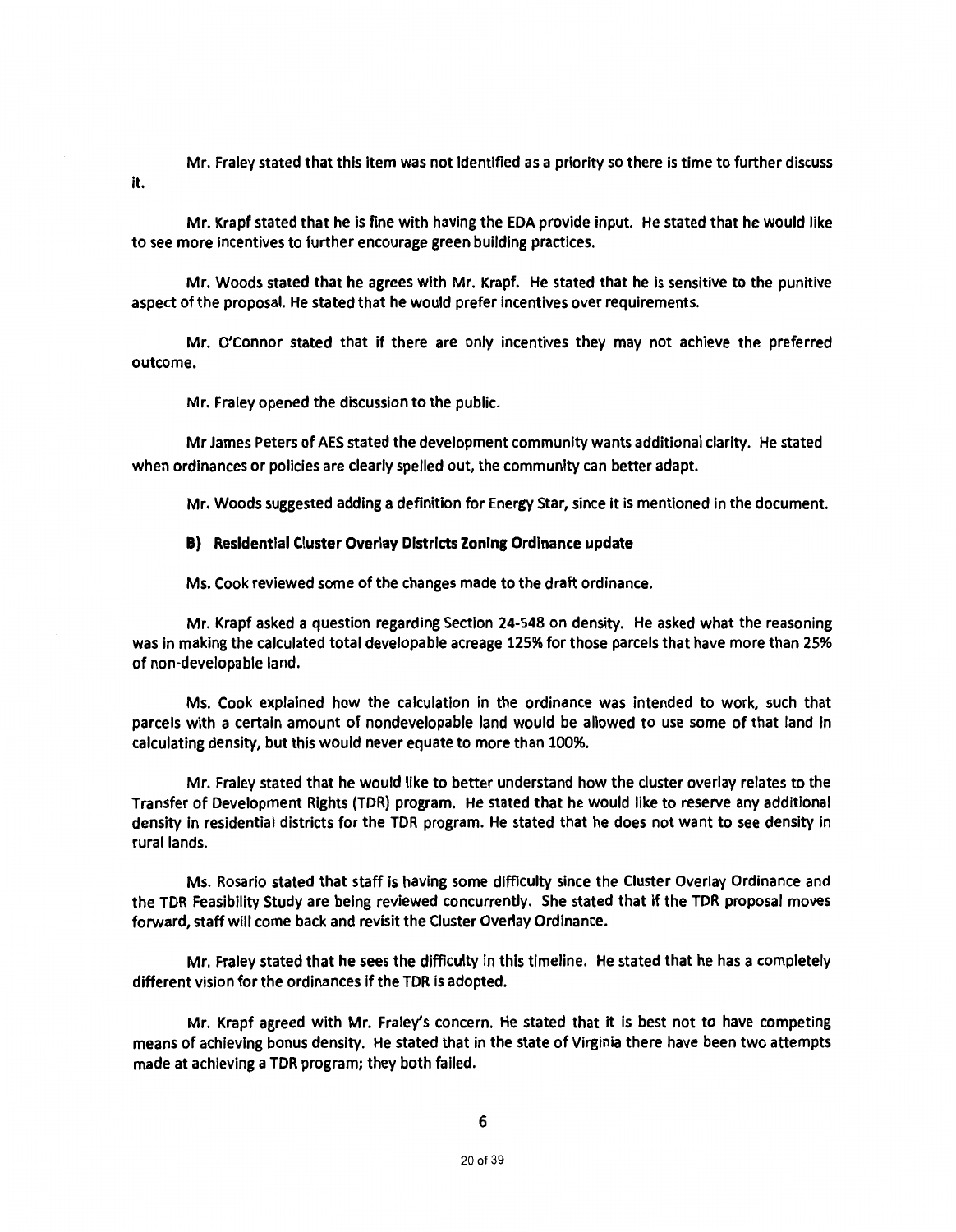Mr. Fraley asked why staff chose not to have the density based on the developable acreage.

Mr. Murphy stated that the BOS directed staff to base density as such in the Economic Opportunity (EO) district but had not provided specific guidance for the other districts. He stated that if you do not give an allowance for non-developable land, then the density numbers will be significantly lower.

Mr. Fraley suggested that everyone read the section on how to calculate density and see if they can determine how to apply the calculations. He stated that it is difficult to understand and an illustration would be helpful.

Ms. Rosario suggested adding an example.

Mr. Fraley stated that he would like to see a by-right cluster overlay option.

Ms. Rosario stated that there is a by-right option.

Ms. Cook stated that there is not much land zoned for it. She stated that up to one dwelling unit per acre in LDR and between four and twelve units per acre in MDR are allowed with Planning Commission approval of a master plan, rather than the full legislative process.

Mr. Fraley stated that staff has listed what can and cannot be counted as open space.

Ms. Cook stated that what can be counted is listed on page 19. She stated that on page 20 the design aspects are discussed.

Mr. Fraley stated that he likes the definition as well as the statement on page 20 starting with, "Open space shall be arranged..." He complemented staff on Section 24-551.

Mr. Krapf pointed out a typo on the top of page 21.

Mr. Woods asked what the rationale was for the affordable housing density bonus discussed on page 17.

Ms. Rosario stated that staff modeled this item against the previously established bonus densities. She stated that the density bonus of 1.5 was meant to give it a stronger emphasis among the list of items as opposed to a credit of one.

Mr. Woods stated that staff elected to weigh It more heavily. He asked will this incentive achieve the Intended goal.

Mr. Murphy stated that by giving It greater weight, yes.

Ms. Rosario stated that the County has had success in getting both clusters and affordable units. She stated that the Comprehensive Plan recognized that more had to be done to achieve the intended outcome.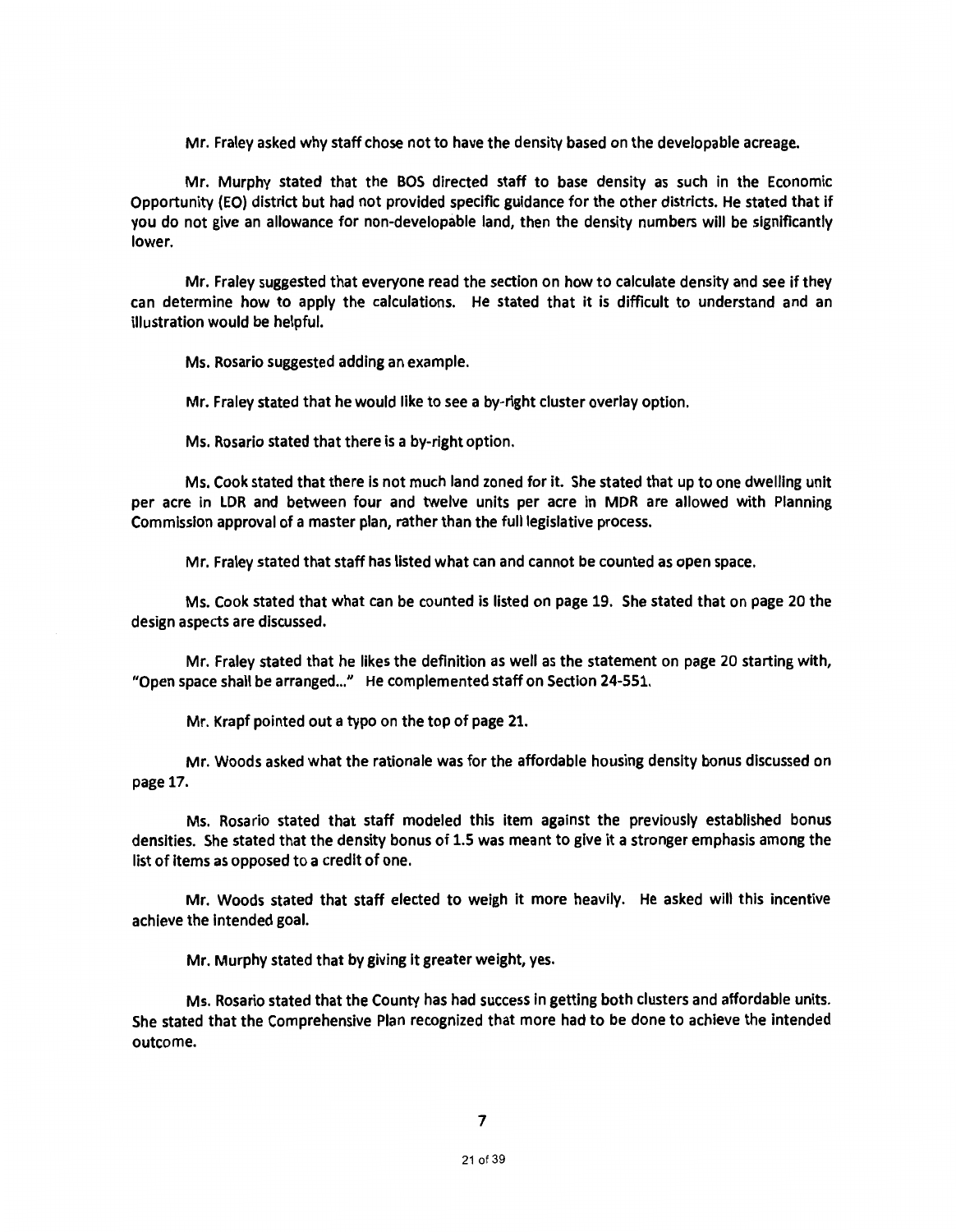Mr. O'Connor stated that the number of affordable housing units is low. He stated that within most developments the number of affordable housing units averages between three to four percent.

Mr. Fraley stated that this discussion is centered on affordable housing units rather than workforce.

Mr. Woods stated that it is centered on both.

Mr. Fraley stated that there is no definition for workforce housing. He stated that there is a definition for affordable.

Ms. Rosario stated that the Comprehensive Plan laid a foundation for this effort, and that staff is In the process of bringing forward an affordable and workforce housing policy.

Mr. Fraley asked if there were any questions or comments from the public.

Mr. Bob Spencer of the James City County Concerned Citizens (J4Cs) committee stated that he understood the policy to mean that if you have 25% or less of undevelopable land then there is no bonus available to you. He stated that if you have more than 25% of undevelopable land then you get a bonus of 25%. He stated that this system would potentially motivate people to purchase those pieces of property that have more than 25% of undevelopable land for development purposes.

Ms. Cook stated that it is not truly a bonus; it is that you get some incremental allotment back  $$ for the purpose of calculating allowed density- from what you are restricted from developing.

Mr. Spencer asked if there were definitions for workforce housing and affordable housing.

Ms. Rosario stated that there Is currently a definition for affordable housing but not workforce housing.

Mr. Peters asked If staff had applied the nondevelopable land formula to existing properties to better forecast the outcome of using the proposed residential cluster development density calculations.

Ms. Cook stated that staff did look at a number of master plans to consider the outcome. She stated that the outcome was more stringent but still aimed to be fair.

Mr. Peters asked for clarity on required design elements, specifically how to handle a mixture of housing models on small sites.

Ms. Rosario stated that she understands that Mr. Peters is concerned with varying the unit types on a small site. She asked if it would be difficult to vary the lots sizes on a smaller parcel.

Mr. Peters stated potentially. Mr. Peters referenced the items seen on page 18 and asked if this was an attempt to tie in the goals of the Comprehensive Plan.

Mr. Fraley stated yes. He stated that this covers workforce housing, special environmental design, open space design principles and other elements.